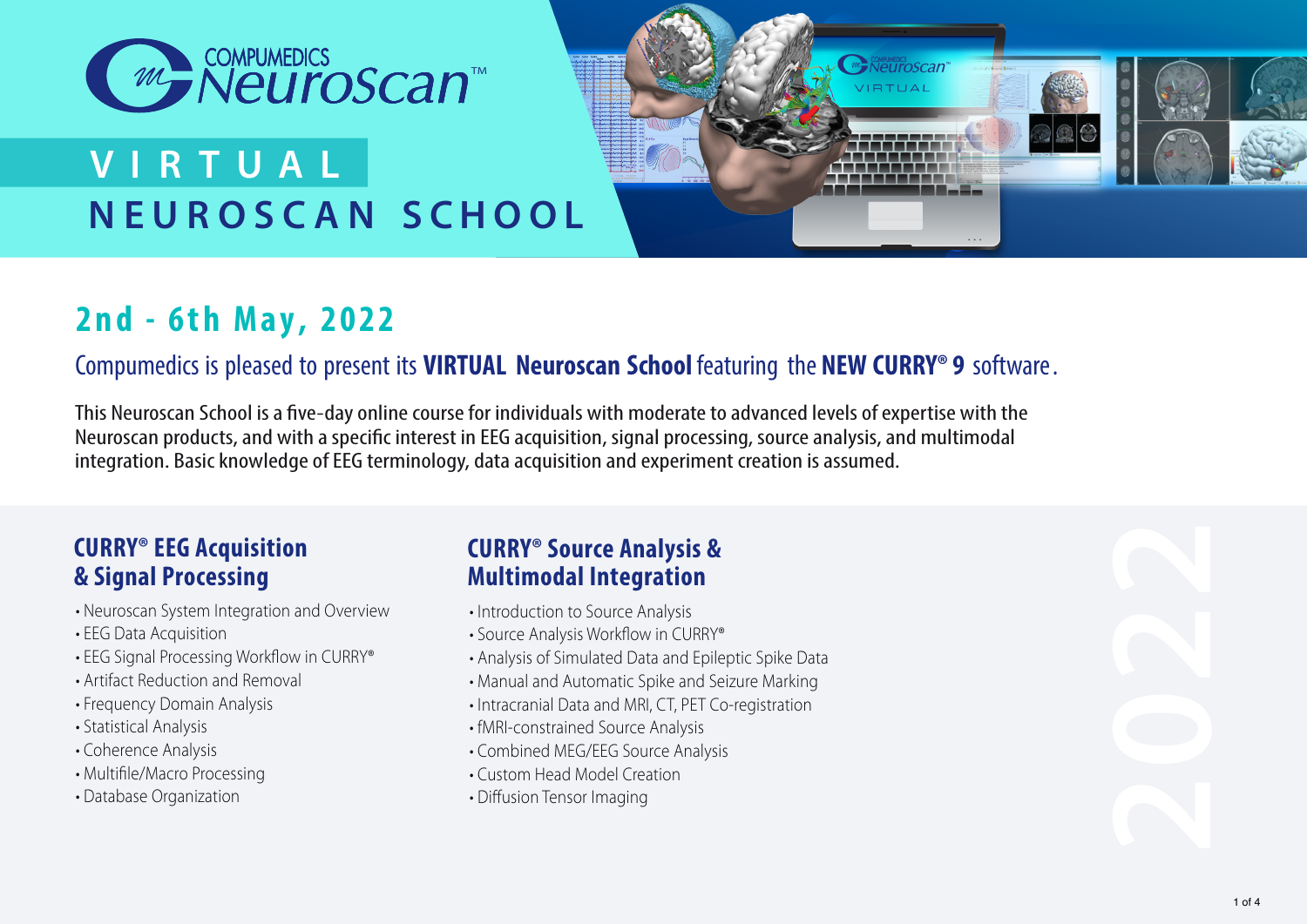

### **VIRTUAL NEUROSCAN SCHOOL 2022** 2nd - 6th May, 2022

# COURSE DETAILS:

**Virtual Sessions, Monday - Friday:** 

**US East: 9.00am to 12.00pm** EDT (UTC-4) **US West: 6.00am to 9.00am** PDT (UTC-7) **Central Europe: 3.00pm to 6.00pm** CEST (UTC+2)

#### **Participants from outside of these time zones please be aware of the time shift.**

Sessions will be performed with Compumedics' CURRY® software. Participants to have their own Windows laptops and a wheel mouse. CURRY® software and course material will be provided the week before the training. For installation administrator rights/password are required.

#### **Laptops should have as a minimum:**

- Windows7 64 bit as the OS (Windows10 64 bit is preferred)
- DirectX 11 compatible graphics card recommended
- Screen resolution of 1440 x 900 or higher
- $\cdot$  4+ GR RAM
- 10+ GB free disk space
- Multi core processor recommended
- Stable internet connection for online sessions
- Microphone and webcam (optional) for Q&A sessions

# FEES:

**Course fee: €**300 **USD** \$350

**Includes access to training software and course material.**

# REGISTRATION:

**Please register by April 01, 2022**

#### **The course will be held with a minimum of 10 attendees.**

Please send your registration by either email or fax to Ingrid at the Hamburg office.

**Email: ingridmerten@compumedics.com Fax: 0049 40 40 18 99 49**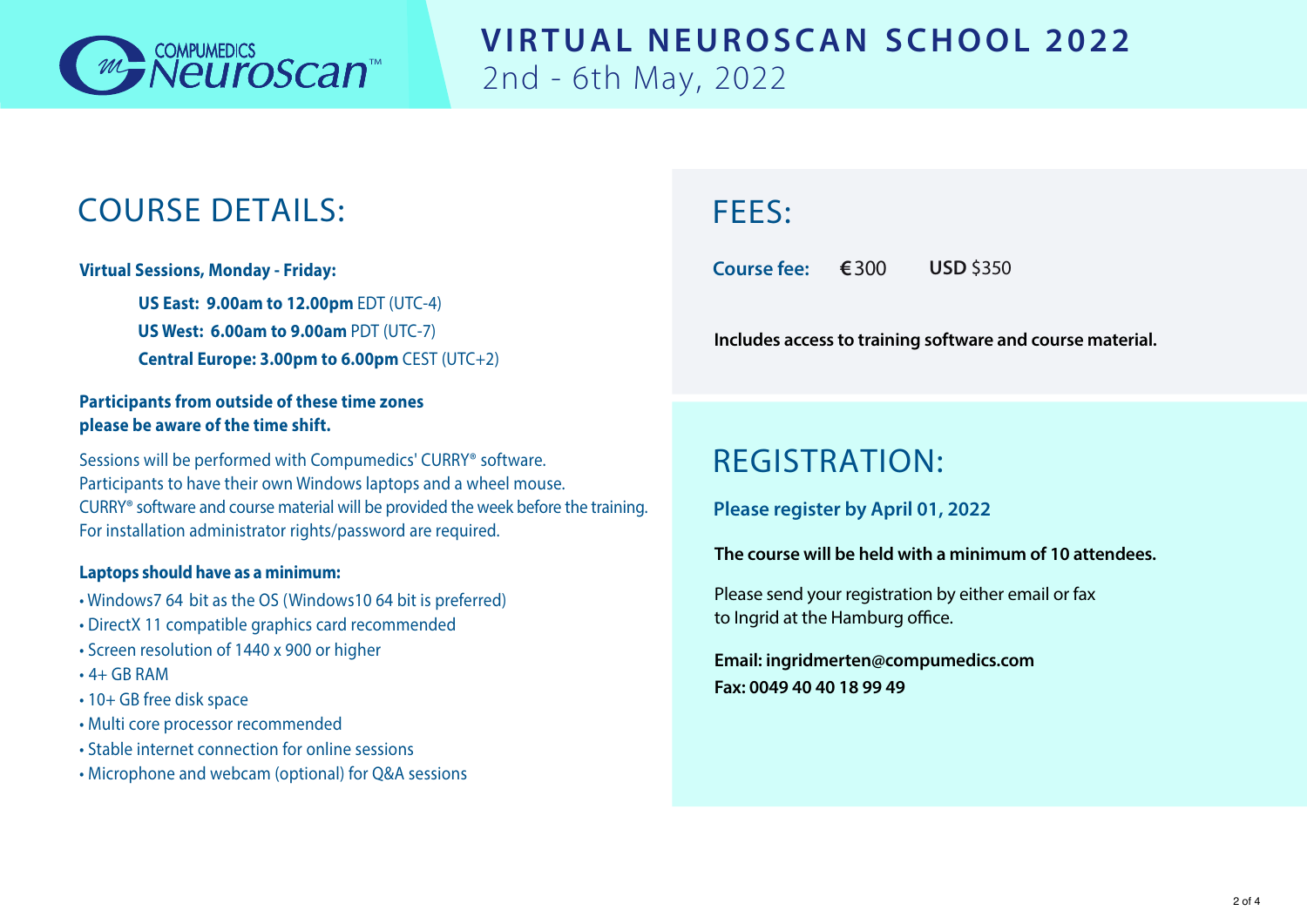

# **VIRTUAL NEUROSCAN SCHOOL 2022** 2nd - 6th May, 2022

### The virtual school will be conducted by Compumedics Neuroscan's German research scientists:



**Reyko Tech** Software Developer, Compumedics Neuroscan

Reyko Tech graduated from the University of Applied Sciences in Wedel, Germany, in 2007 with a degree in Media Computer Science. Whilst at the Philips Research Laboratories in Hamburg, Germany, Reyko wrote his diploma thesis about physical simulation of human tissue in a radio therapy environment. In early 2008 he joined Compumedics Neuroscan and is the main developer of the acquisition module of CURRY.<sup>®</sup>



**Fernando Gasca,** Ph.D. Software Developer, Compumedics Neuroscan

Fernando Gasca graduated from the Iberoamerican University in Mexico City, in 2008 with a degree in Biomedical Engineering. He was a co-founder of CODE Ingeniería, a Mexico City-based technology development company, where he worked as an engineer till 2009. He later received his Ph.D. in Neuroengineering from the University of Lübeck, Germany, in 2013. His research focused on the modeling of transcranial stimulation techniques. Since 2014 he joined Compumedics Neuroscan as part of the CURRY development team in Hamburg, Germany. He has been involved in the development of the Image and Signal Processing modules, as well as the Finite Element Method (FEM) functionality and automatic spike and seizure detection.